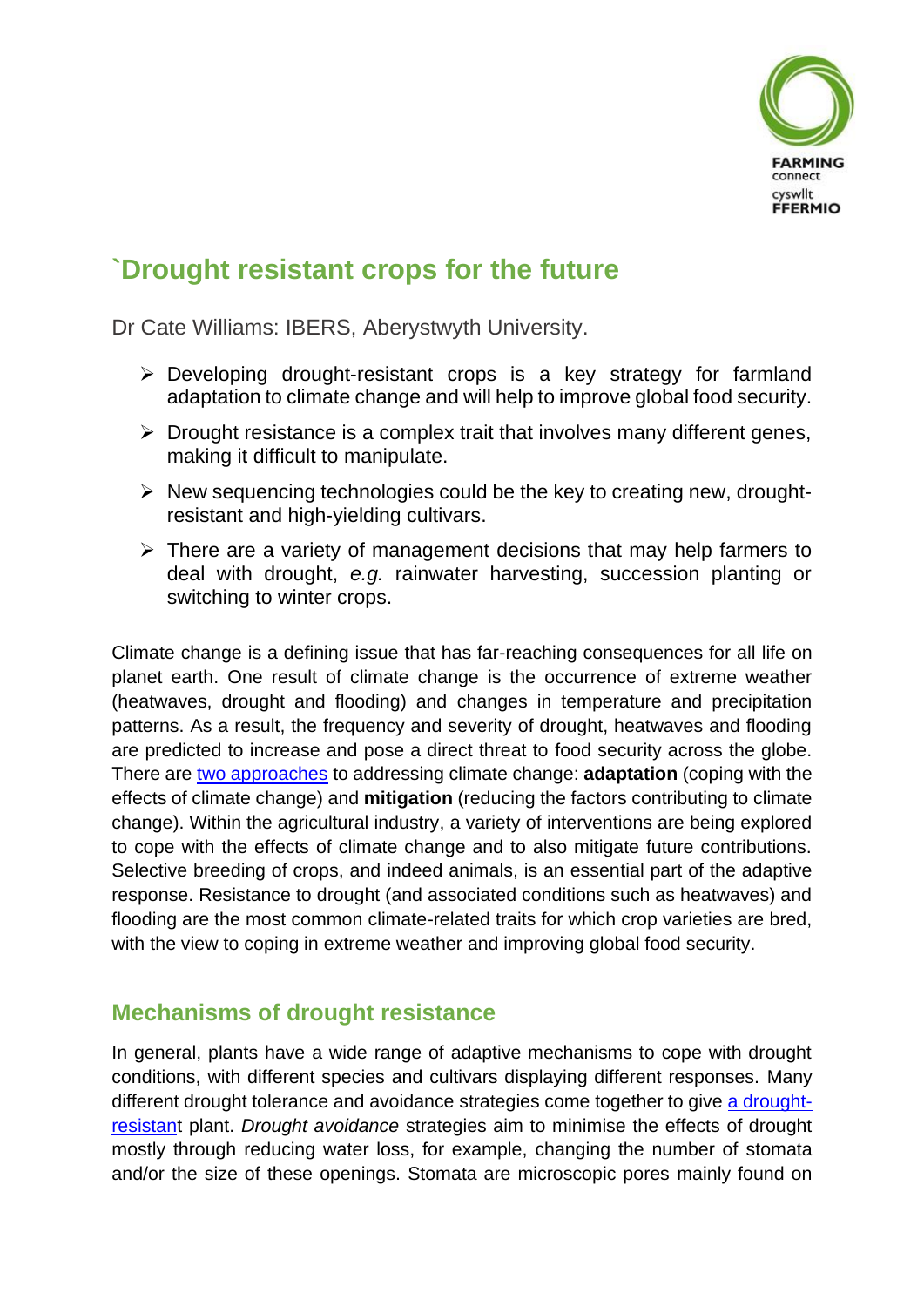

leaves that allow for gas exchange, reducing the number or closing them can also reduce the chance of water loss. [Other traits include](https://link.springer.com/article/10.1672/0277-5212(2007)27%5b656:DTVDAA%5d2.0.CO;2) increasing levels of cuticle wax, rolling of leaves to reduce the overall surface area or changing leaf orientation, all of which work to prevent water loss.

On the other hand, *drought tolerance* refers more to how the plant copes with the effects of drought, particularly on a cellular level. Often this involves the production of [hormones and chemical compounds](https://www.ncbi.nlm.nih.gov/pmc/articles/PMC4937719/) that balance the movement of water in and out of the cell and maintain a healthy cell membrane (figure 1). Also known as 'osmotic adjustment' a plant can control the flux of water through the concentration of solutes inside the cell down to minuscule levels (figure 1). This helps to maintain the correct amount of pressure inside the cell and a healthy cell membrane, which in turn keeps plant tissue healthy and avoids necrosis (often seen as 'browning').



Another function of these hormones and chemicals that are released in response to stress is in detoxification, as the plant goes through stress (drought or otherwise) toxic compounds can build up, it is, therefore, essential that these toxins are discarded. This also helps to maintain a stable environment for enzymes and molecules that play a role in essential metabolic processes and contribute to plant health, growth and development.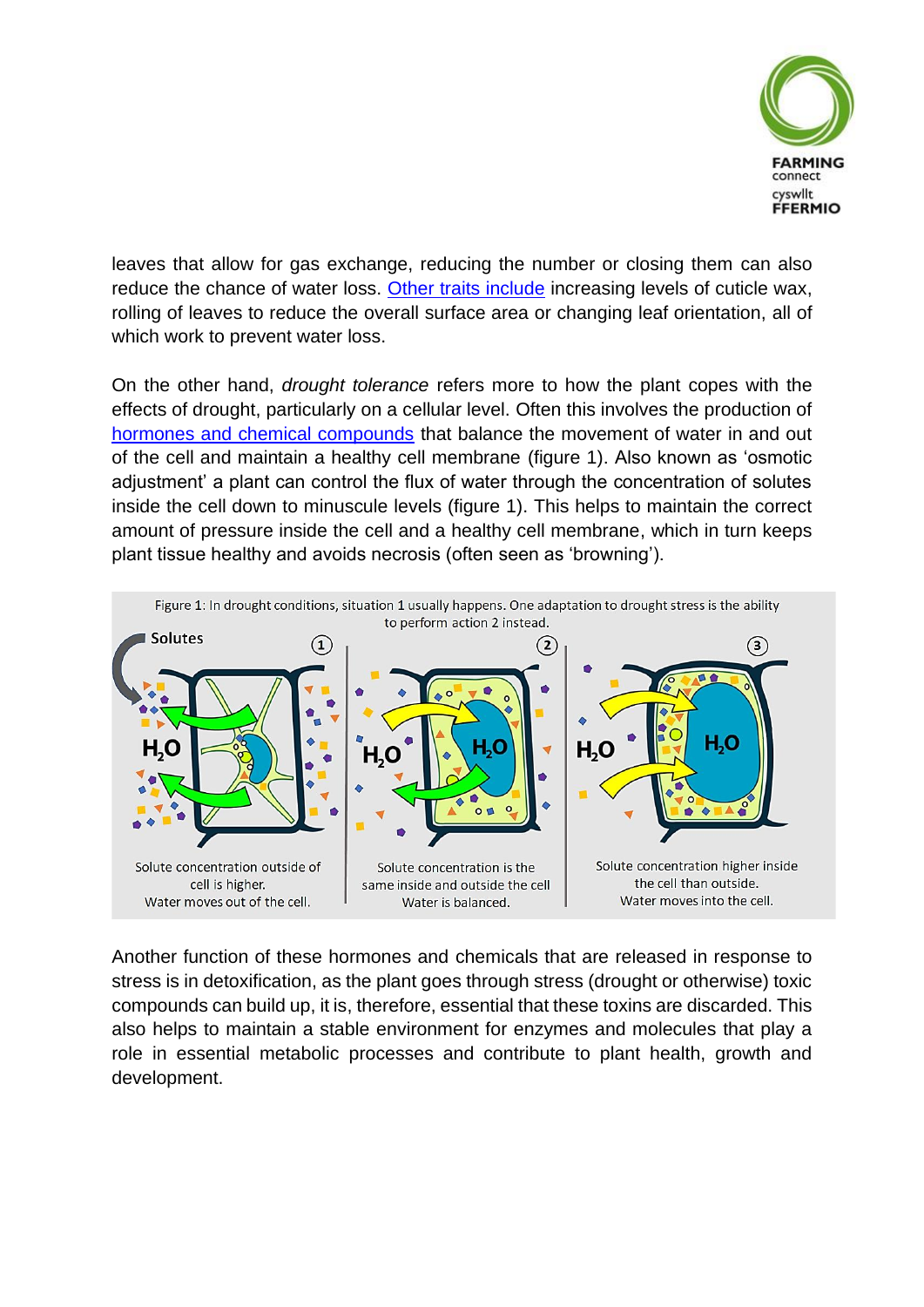

What is arguably the key physical attribute in drought resistance is root length and depth. Roots are essential in growth, development and performance due to their instrumental role in water and nutrient uptake. The root system is flexible and dynamic which allows plants to respond to drought by promoting root growth and development. Whilst root depth and density are key players in drought resistance, the hydraulic [capacity of the roots](https://www.sciencedirect.com/science/article/pii/S0378429014000872) (*i.e.* their ability to extract water) is equally as important. Root structure is heavily influenced by environmental conditions but there is also some

genetic basis for the trait. Enhanced root structures can also play a role in mitigating flooding. Deep and welldeveloped root structures allow for enhanced infiltration by water - through [gaps created by the](https://link.springer.com/content/pdf/10.1007/s00254-004-1108-y.pdf)  [plant roots](https://link.springer.com/content/pdf/10.1007/s00254-004-1108-y.pdf) rather than flowing over the surface. Plant roots also contribute to the physical structure of soil which may reduce flooding potential. [Soil](https://www.pioneerseeds.com.au/corn-grain/product-information/grain-technical-insights/water-retention-and-nutrient-availability-in-soil-drainage-and-compaction.html)  [compaction](https://www.pioneerseeds.com.au/corn-grain/product-information/grain-technical-insights/water-retention-and-nutrient-availability-in-soil-drainage-and-compaction.html) is also important in



root development and flood mitigation, as high levels of compaction restrict root growth and reduce the water holding capacity of the soil. This limits the supply of water to the plant itself and may also contribute to the risk of flooding.

It is important to note, that each plant species is different and even cultivars within species will show different adaptive mechanisms to drought – using all, none or some of the above strategies. However, [these adaptations](https://www.sciencedirect.com/science/article/pii/S0098847210001176) have a strong genetic basis making drought resistance an attractive candidate for genetic manipulation and selective breeding programmes. Hundreds of genes involved in drought resistance have been identified and it is agreed that the 'resistant' phenotype is controlled by many, small-effect genes that control a huge variety of different responses.

# **Case studies**

#### **Grass**

The most utilised grass cultivar in the UK is ryegrass, as it is highly productive and well-suited to the local climate and farming systems. Perennial ryegrass (PRG) is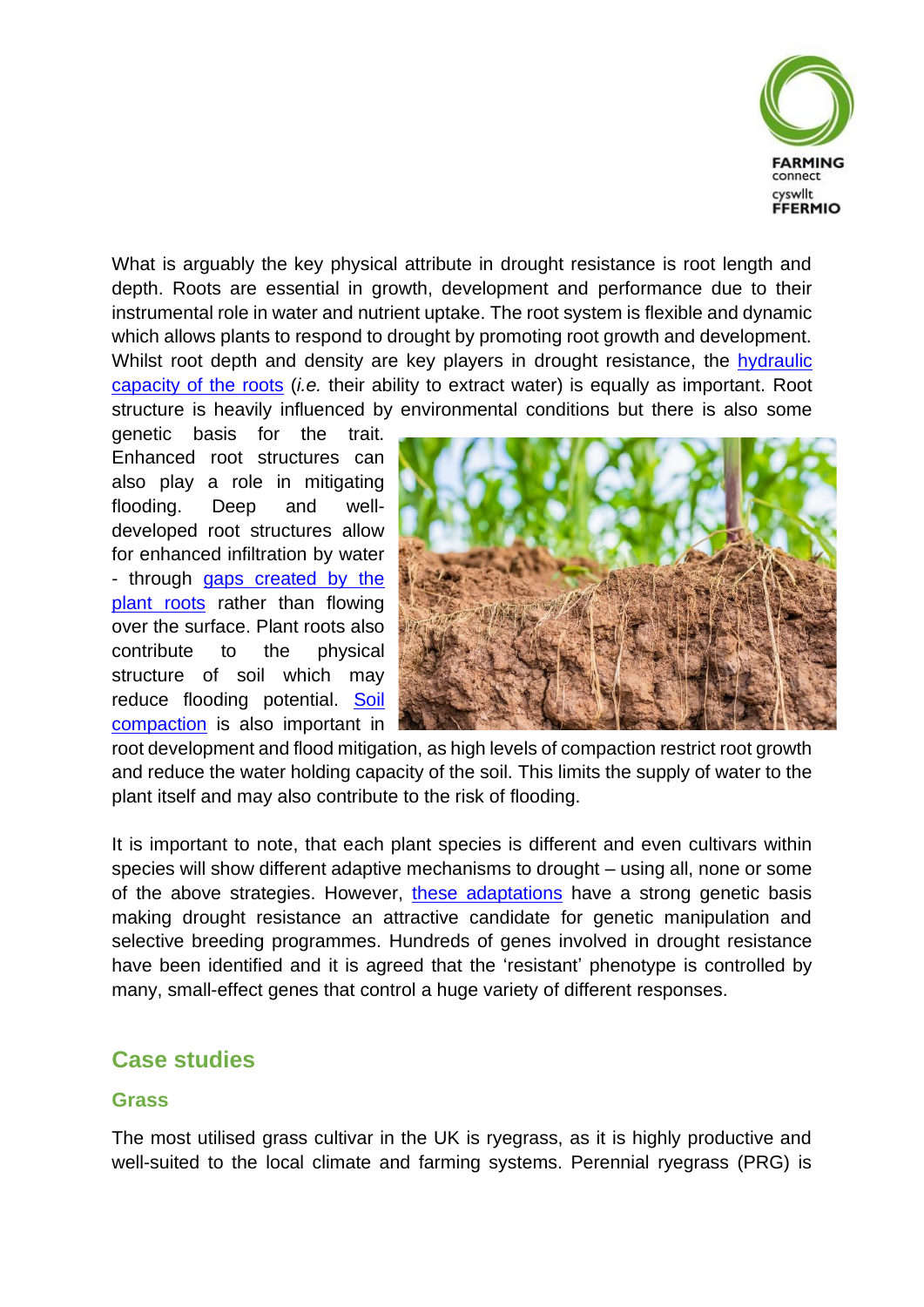

perhaps the most popular as it is versatile persistent and long-lived. Whilst PRG boasts good cold tolerance, it is not as well equipped to handle arid conditions.

Research comparing PRG varieties from many different countries has identified differences in genes linked to drought resistance. For example, a cultivar from Norway displayed [7x higher shoot matter](https://journals.plos.org/plosone/article?id=10.1371/journal.pone.0194977) than the control PRG after extended drought conditions, resulting in high yields as well as resistance to drought. [North African](https://www.researchgate.net/profile/Jean_Hugues_Hatier/publication/264971328_Matthew_C_van_der_Linden_A_Hussain_S_Easton_Which_way_forward_in_the_quest_for_drought_tolerance_in_perennial_ryegrass/links/55d79c6308aed6a199a68df1.pdf)  [ryegrass](https://www.researchgate.net/profile/Jean_Hugues_Hatier/publication/264971328_Matthew_C_van_der_Linden_A_Hussain_S_Easton_Which_way_forward_in_the_quest_for_drought_tolerance_in_perennial_ryegrass/links/55d79c6308aed6a199a68df1.pdf) has also been evaluated due to its deep rootedness; however, further research found a reduction in summer productivity. This is likely an effective adaptation to arid African summers, but it may hamper performance in the UK. Spanish cultivars, on the other hand, appear to maintain summer yields whilst displaying drought-resistant characteristics, so may be a better option for crossing with domestic varieties. Whilst many genes have been identified and manipulated in PRG with success, looking to strains from arid countries may hold further answers. Crossing varieties with others that display desired levels of drought resistance whilst maintaining yield may be preferable to targeted genetic manipulation.

The SuperGraSS project carried out at IBERS in Aberystwyth University found that a PRG [x fescue hybrid](https://www.aber.ac.uk/en/media/departmental/ibers/innovations/innovations4/05.pdf) (*Festuca pratensis*) produced stronger roots that were better able to penetrate compacted soil, when compared to PRG (*Lolium perenne*). Such root structures have the potential to increase soil porosity, water holding capacity and may contribute to reducing flood risk as a result. When compared to a standard PRG variety, the *Festulolium* sp. [reduced run off by 51% and by 43%](https://www.nature.com/articles/srep01683/) when compared to meadow fescue. The **[SUREROOT](http://www.sureroot.uk/)** project now aims to build upon this work and explore the effects of drought as well as flooding. A recent experiment supports and develops upon this result, finding that following drought stress, tetraploid PRG populations (and a small number of *Festulolium* and *Festuca* sp.), were able to develo[p more shoot and root dry matter](https://onlinelibrary.wiley.com/doi/full/10.1111/jac.12269) than diploid populations. The onset of droughtrelated symptoms was also delayed, and the plants recovered better once drought conditions were relieved. Such research tentatively suggests that tetraploid PRG may be better equipped to deal with drought than diploid varieties.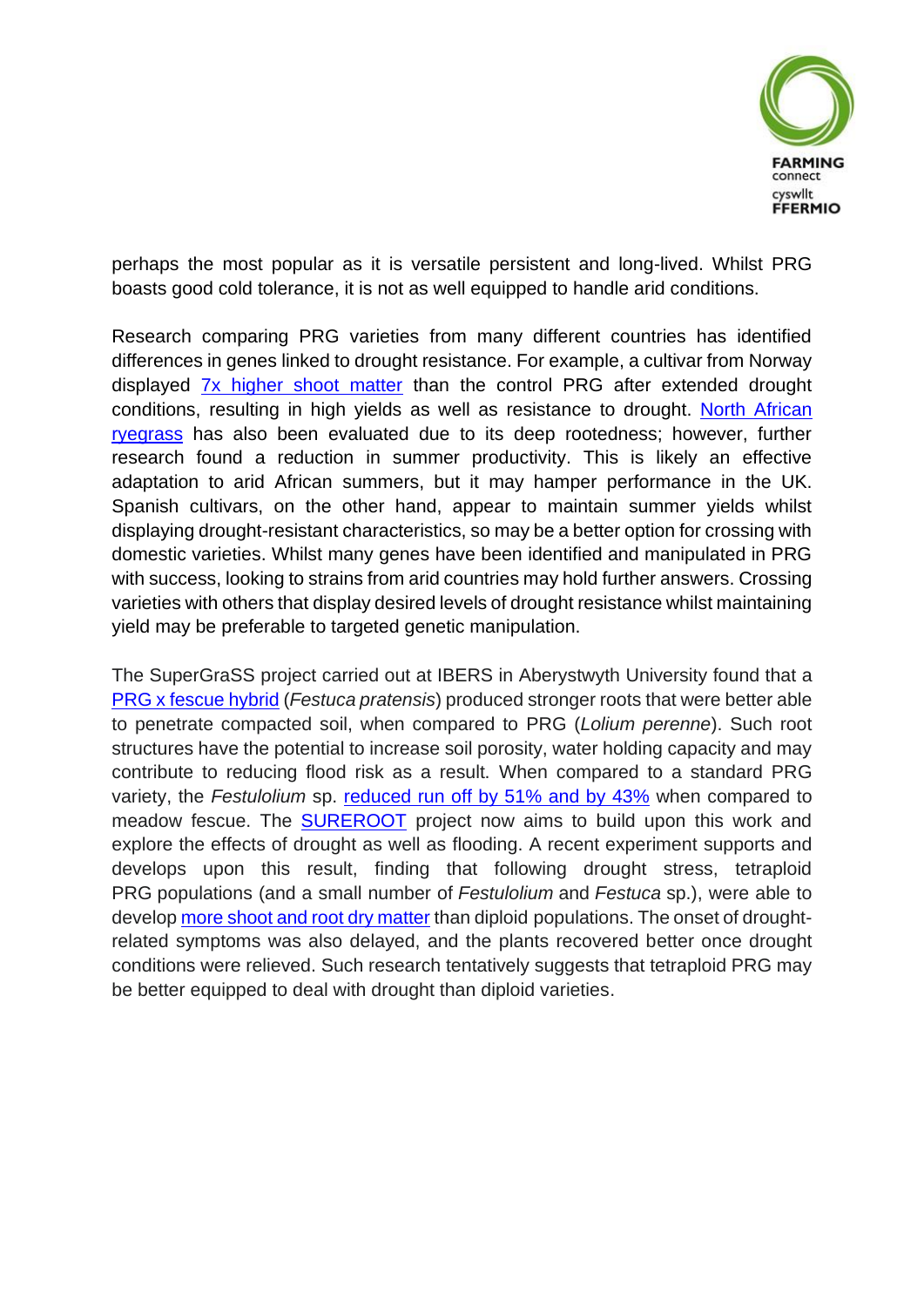

### **Barley**

Barley is another important UK crop, predominantly planted in spring and ready for harvest in summer, although in some cases it is planted in late autumn. The yield of spring barley can be affected by drought conditions in both spring (seedling stage) and summer (flowering stage) as it is poorly adapted to life in arid climates. As such, the improvement of productivity under drought conditions is important – [particularly at the](https://www.ncbi.nlm.nih.gov/pmc/articles/PMC6651786/) 



[seedling stage](https://www.ncbi.nlm.nih.gov/pmc/articles/PMC6651786/) when the plant is most sensitive.

[Research suggests](https://onlinelibrary.wiley.com/doi/pdf/10.1111/jac.12307) that in barley the movement of gas through the stomata and levels of chemicals (sodium and potassium) inside cells are more important than root length and the density of stomata in the leaves. Interestingly, this evidence indicates that barley relies more on osmotic adjustment at a cellular level than larger changes in morphology like root length. Such adaptations fall into the category of drought tolerance and may guide future breeding strategies.

Several genes involved in drought resistance in barley have been identified and explored. One key gene is [HVA1,](http://web.b.ebscohost.com/abstract?site=ehost&scope=site&jrnl=11254718&AN=127365017&h=A3f8tMrSuiVTyE7nVoKWSI4XgKZgtBQvRu3Gs9H2ANsQ0hgO1RXq5zEvue6nt140DTcMN6m5ZXiwwzN1b9KGqg%3d%3d&crl=c&resultLocal=ErrCrlNoResults&resultNs=Ehost&crlhashurl=login.aspx%3fdirect%3dtrue%26profile%3dehost%26scope%3dsite%26authtype%3dcrawler%26jrnl%3d11254718%26AN%3d127365017) which shows a linear relationship with drought response – the more highly expressed the HVA1 gene is, the better the drought resistance of the plant. Another promising candidate is the [HvP5CS1](https://www.nature.com/articles/s41598-017-08393-0) gene, variations of which are associated with good drought resistance. Both genes may serve as useful DNA markers for genome-assisted breeding projects.

#### **Oats**

Another predominantly spring crop, oats are a key crop around the world. Oats are versatile and perform well on a variety of soils, including ones of marginal quality, however, they are sensitive to arid climates. Whilst the current temperate climate of the UK suits oats as a crop, this may well change in the future.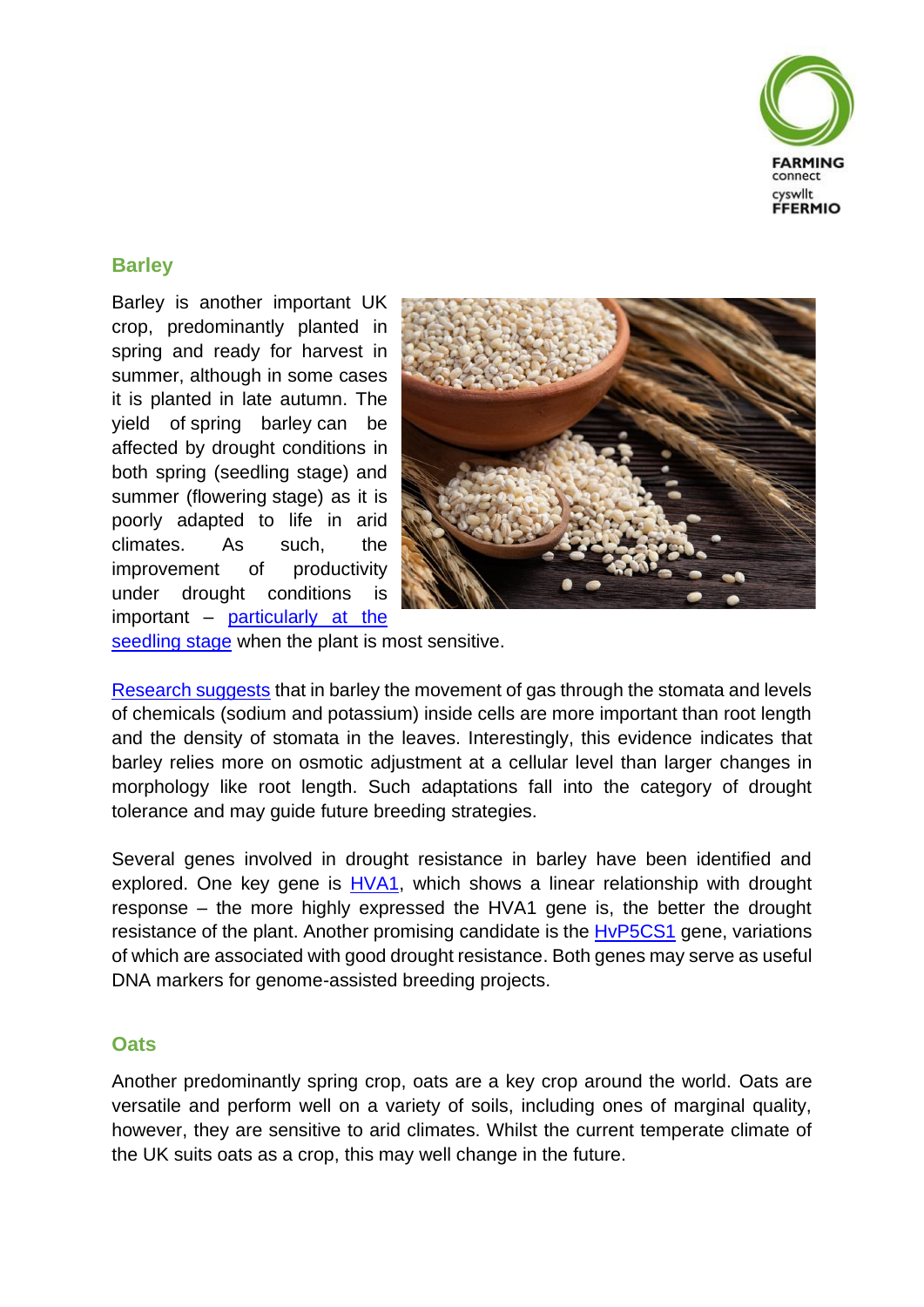

[Research from Aberystwyth university](https://onlinelibrary.wiley.com/doi/full/10.1111/pce.12501) using new sequencing technologies suggests that closing of the stomata and antioxidant action are key adaptations for oats under drought stress. In the drought-resistant cultivar, these mechanisms were activated rapidly, before the effects of drought were able to cause damage, suggesting that drought-resistant oats practice drought avoidance, rather than tolerance.

The oat cultivars Brusher, Tarahumara and Paisley have shown good drought resistance properties in studies in Iran, whilst the cultivar Patones has also shown promise. Such tests may form the basis of new breeding schemes or arable producers may begin to see these cultivars appearing in seed catalogues. As the Llafyr Ni (Our Cereals) group works to [test 10 rare Welsh oat varieties](https://www.seedsovereignty.info/rare-welsh-oat-varieties-coming-out-of-genebanks-to-be-planted-katie-hastings-tells-us-about-the-exciting-news-coming-from-wales/) in a bid to improve seed diversity, there may also be an opportunity to test for drought responses. The project aims to revisit old Welsh oat landraces for cultivars that may be well suited to our changing changing changing changing changing changing changing changing changing changing changing changing changing changing changing changing changing changing changing changing changing changing changing changing changi

### **Current progress**

Outside of the UK, progress has been made using new genetically engineered drought-resistant crops. For example, in the USA the first [commercialised drought](https://www.researchgate.net/publication/266613877_Characterization_of_Drought-Tolerant_Maize_MON_87460_for_Use_in_Environmental_Risk_Assessment)[tolerant maize](https://www.researchgate.net/publication/266613877_Characterization_of_Drought-Tolerant_Maize_MON_87460_for_Use_in_Environmental_Risk_Assessment) (MON87460, produced by Monsanto) was planted by over 2,000 farmers on over 50,000 hectares (ha). This cultivar uses genes taken from the bacteria *Bacillus subtilis* and *E. coli* that offer enhanced cell stability and allow plants to maintain cellular functions under drought stress. In 2018, the government of Indonesia approved the use of a [drought-resistant sugar cane variety](https://www.researchgate.net/publication/325181808_Biotechnology_of_Drought-Tolerant_Sugarcane) (NXI-4T, Nusantara Plantation Research). Containing the bacterial *betA* gene; this variety can make advanced osmotic adjustments to cells and acclimates very well in drought conditions. Other drought-resistant varieties of maize, sugar cane, wheat and rice are being used in field trials across the globe in Argentina, Brazil, India, South Africa and Uganda. [In](https://royalsociety.org/topics-policy/projects/gm-plants/what-gm-crops-are-currently-being-grown-and-where/)  [Europe, Spain leads the way](https://royalsociety.org/topics-policy/projects/gm-plants/what-gm-crops-are-currently-being-grown-and-where/) with regards to planting transgenic crops, particularly insect-resistant maize (*Bt* maize). Following detailed analysis of field trials and progress in other countries, there is a good chance that such varieties will become available in the UK in the future, as the climate changes and demand becomes large enough.

## **Reducing drought risk through management**

Whilst progress is being made towards drought-resistant crops, we are yet to see these cultivars appear in the seed catalogues and recommended lists. Until such a time, there are still a variety of changes that may be made to management practices to address drought and indeed, flooding.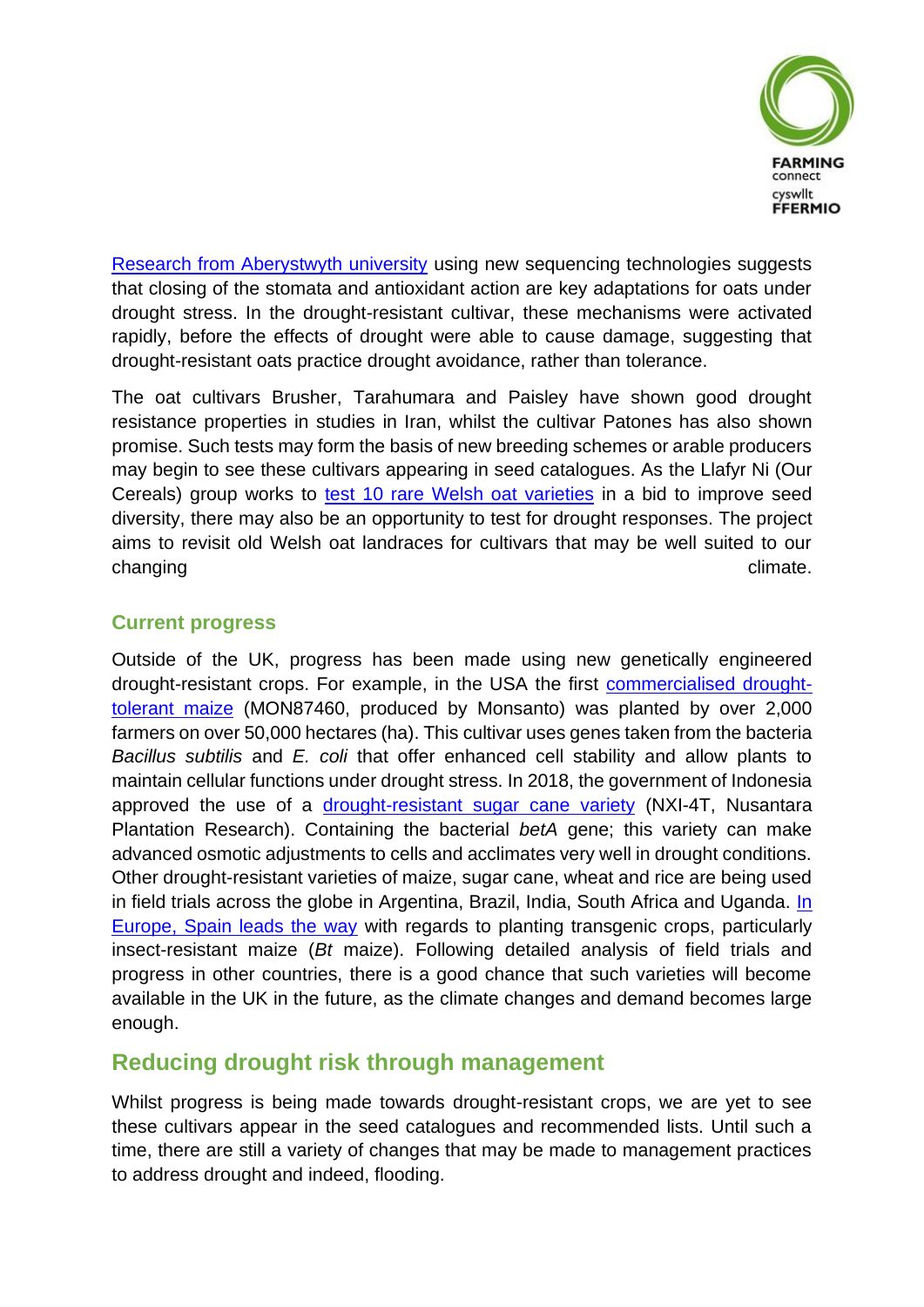

Sowing and harvest dates may be altered to cope with warmer springs and higher temperatures – for example, [sowing earlier and harvesting later](https://onlinelibrary.wiley.com/doi/full/10.1111/j.1475-2743.2006.00018.x) could help to compensate for drought-related losses. Changing crop schedules and introducing a multiple cropping system (growing two or more crops in the same field, for example, salads) may help to make the most of extended growing seasons. Also known as ['succession planting'](https://www.ers.usda.gov/webdocs/publications/43862/46871_eib125.pdf?v=41787) this method can help boost production through a variety of methods, planting different crops in succession, the same crop in succession or at different maturity dates. Farmers may also consider switching from spring to winter cereal planting when rainfall is more reliable.

[Managing water](https://journals.sagepub.com/doi/pdf/10.5367/oa.2010.0016) is also important in dealing with drought. Building winter water storage reservoirs can help farmers cope with reduced availability and reliability of summer

rivers. Investing in new technologies to improve water and energy efficiency can also help mitigate the effects of drought, although this is less applicable for the UK which sees around 33.7 inches of rainfall every year. For farmers in the UK, upgrading drainage systems to cope with higher rainfall intensities and prevent flooding may be more applicable. Taking advantage of periods of heavy rainfall by harvesting rainwater and water recycling are also popular sustainable practices.



One key management consideration involves carefully matching species and cultivars to the local environment. Testing soils on the farm and establishing key aspects such as pH, texture, fertility, drainage, moisture content, organic matter content and nutrient status will allow landowners to make informed decisions when selecting crops and to get the most out of their land.

# **Summary**

Certainly, a great deal of progress has been made in our understanding of drought resistance in crops – many genes have been identified in a variety of different species. It is expected that the application of next generation sequencing technologies will boost this research and result in the delivery of new cultivars to industry. Key crops in the UK such as grasses (especially PRG), barley and oats have been extensively